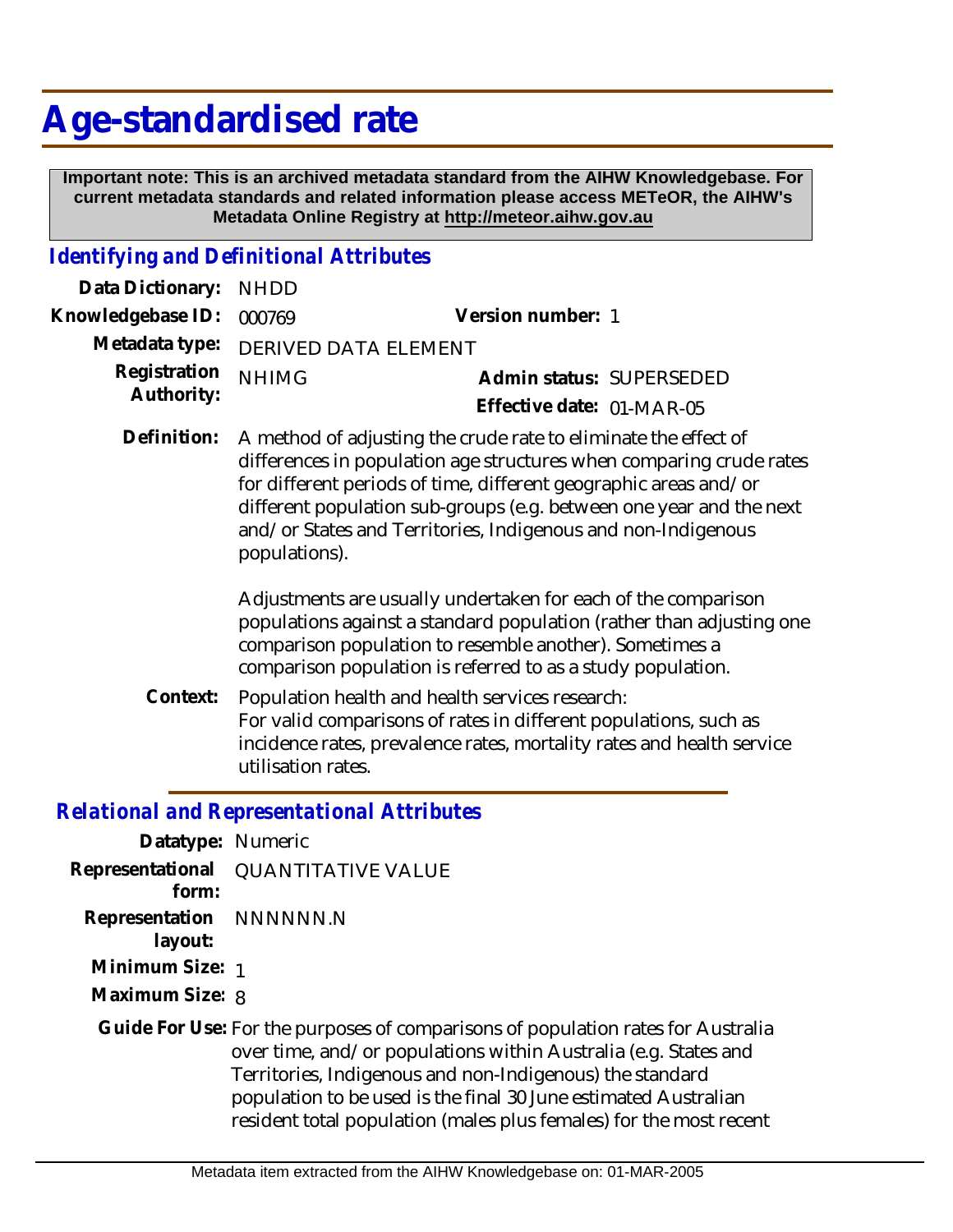year ending in 1 (e.g. 1991, 2001).

There are two methods (namely direct and indirect) of calculating age-standardised rates. The direct method is generally used for comparisons between study groups.

Formula: Direct method:- SR= (SUM (ri \* Pi))/SUM Pi

Indirect method:- SR=(C/SUM(Ri \*pi))\*R

Where:

SR is the age-standardised rate for the population being studied ri is the age-group specific rate for age group i in the population being studied

Pi is the population of age group i in the standard population C is the observed number of events\* in the population being studied

SUM(Ripi) is the expected number of events in the population being studied

Ri is the age-group specific rate for age group i in the standard population

pi is the population for age group i in the population being studied

R is the crude rate in the standard population

\* 'Events' can include deaths, incident or prevalent cases of disease or other conditions, or health care utilisation occurrences.

For the purposes of comparisons of population rates for Australia over time, and/or populations within Australia (e.g. States and Territories, Indigenous and non-Indigenous) the standard population to be used is the final 30 June estimated Australian resident total population (males plus females) for the most recent year ending in 1 (e.g. 1991, 2001).

There are two methods (namely direct and indirect) of calculating age-standardised rates. The direct method is generally used for comparisons between study groups.

The indirect method is recommended when the age-specific rates for the population being studied are not known but the total number of events is known or when calculating rates for small populations where fluctuations in age-specific rates can affect the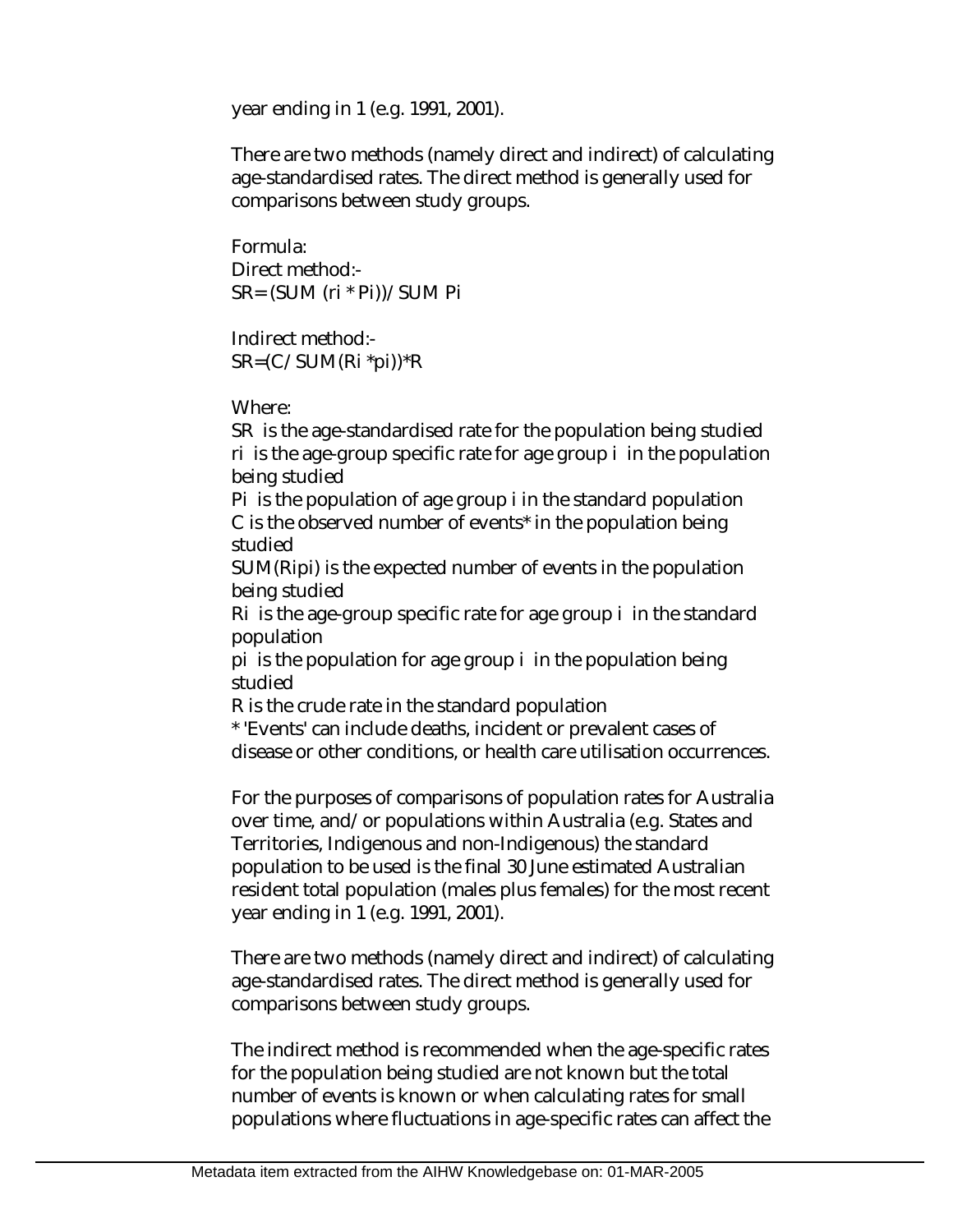reliability of rates calculated using the direct method.

The standard population used for purposes of international comparisons is generally the World Standard Population as recommended by the World Health Organization or the European Standard Population.

Five year age groups should normally be used, with the age group 0-4 separated into 0 and 1 to 4, and ages over 85 years combined, thus 0, 1-4, 5-9, 10-14, . . . . . . . . . , 80-84, 85+. If these age groups are not used, the actual age groups should be detailed in notes accompanying the age standardised population rate information.

Standardisation separately for males and females is not usually undertaken but may be appropriate for some applications, for example, hospitalisation rates for caesarean section is best undertaken using a female standard population rather than a standard population for both sexes. If standardisation is undertaken in this way this should be detailed in notes accompanying the age standardised population rate information.

When indirect age standardisation is undertaken for comparisons with or between Indigenous populations, the latest available rates could be used as the standard. In addition, age groups older than 70-74 years could be excluded. This is as recommended in the National Performance Indicators for Aboriginal and Torres Strait Islander Health Technical Specifications.

Related metadata: relates to the data element Crude rate version 1

## *Administrative Attributes*

Source Document: Textbooks of epidemiology, demography and biostatistics. The notation used in this data element is based on Armitage P & Berry G 1994. Statistical Methods in Medical Research. Oxford: Blackwell Scientific Publications.

**Source Organisation:** AIHW

Comments: Standardised rates are generally multiplied by 1,000 or 100,000 to avoid small decimal fractions. They are then called standardised rates per 1,000 or 100,000 population.

> The indirect method is also used to calculate standardised mortality ratios (SMRs) and other standardised ratios, for example for health service utilisation. These ratios express the overall